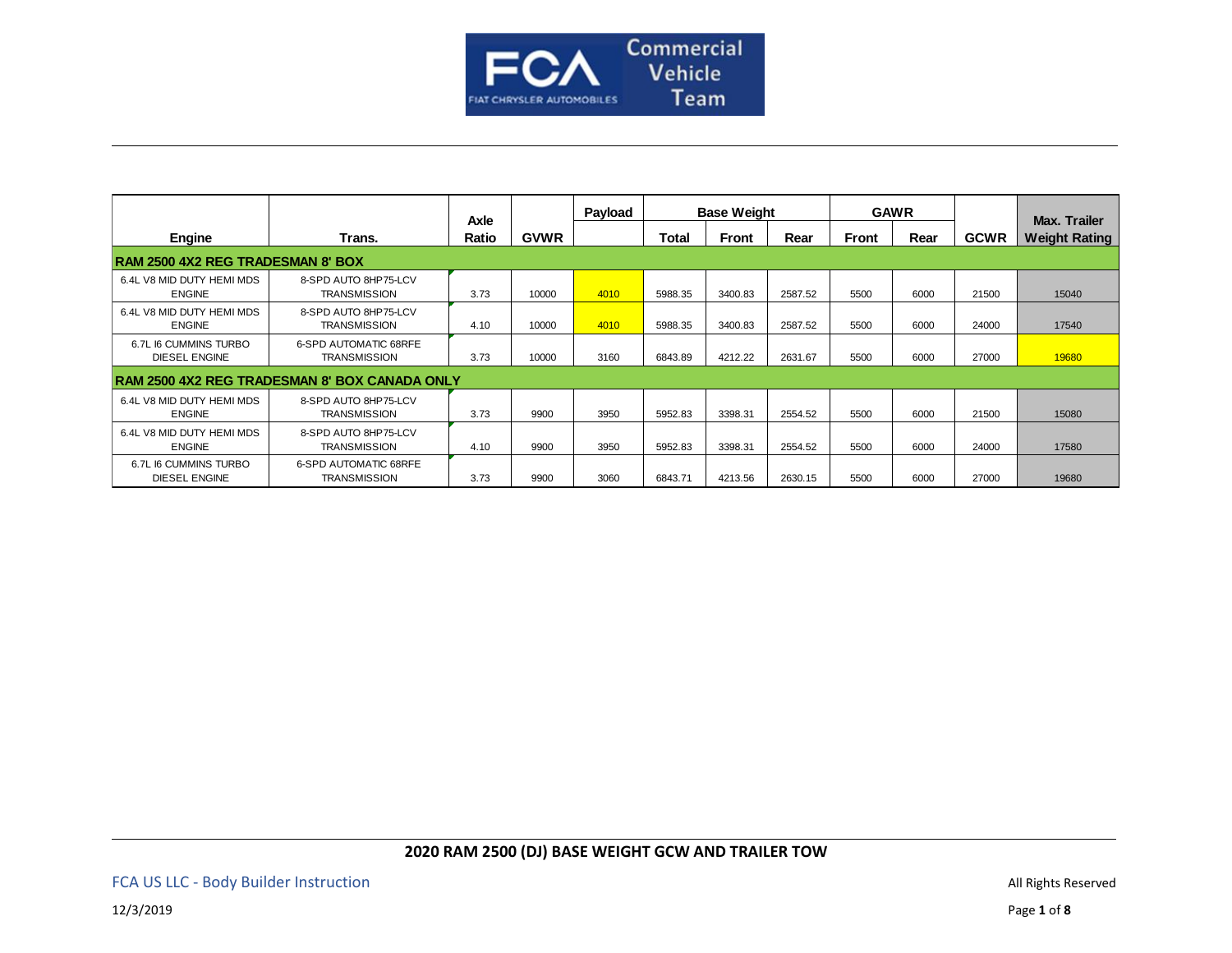

|                                                     |                                                     |               |             | Payload | <b>Base Weight</b> |         |         |              | <b>GAWR</b> |             | <b>Max. Trailer</b> |
|-----------------------------------------------------|-----------------------------------------------------|---------------|-------------|---------|--------------------|---------|---------|--------------|-------------|-------------|---------------------|
| Engine                                              | Trans.                                              | Axle<br>Ratio | <b>GVWR</b> |         | <b>Total</b>       | Front   | Rear    | <b>Front</b> | Rear        | <b>GCWR</b> | Weight<br>Rating    |
| <b>RAM 2500 4X2 CREW TRADESMAN 6.4' BOX</b>         |                                                     |               |             |         |                    |         |         |              |             |             |                     |
| 6.4L V8 MID DUTY HEMI MDS ENGINE                    | 8-SPD AUTO 8HP75-LCV<br><b>TRANSMISSION</b>         | 3.73          | 10000       | 3660    | 6343.06            | 3559.52 | 2783.54 | 5500         | 6000        | 21500       | 14690               |
| 6.4L V8 MID DUTY HEMI MDS ENGINE                    | 8-SPD AUTO 8HP75-LCV<br><b>TRANSMISSION</b>         | 4.10          | 10000       | 3660    | 6343.06            | 3559.52 | 2783.54 | 5500         | 6000        | 24000       | 17190               |
| 6.7L I6 CUMMINS TURBO DIESEL<br><b>ENGINE</b>       | 6-SPD AUTOMATIC 68RFE<br><b>TRANSMISSION</b>        | 3.73          | 10000       | 2770    | 7233.68            | 4398.37 | 2835.31 | 5500         | 6000        | 27000       | 19310               |
| <b>RAM 2500 4X2 CREW TRADESMAN 6.4' RAMBOX</b>      |                                                     |               |             |         |                    |         |         |              |             |             |                     |
| 6.4L V8 MID DUTY HEMI MDS ENGINE                    | 8-SPD AUTO 8HP75-LCV<br><b>TRANSMISSION</b>         | 3.73          | 10000       | 3540    | 6456.41            | 3553.91 | 2902.5  | 5500         | 6000        | 21500       | 14570               |
| 6.4L V8 MID DUTY HEMI MDS ENGINE                    | 8-SPD AUTO 8HP75-LCV<br><b>TRANSMISSION</b>         | 4.10          | 10000       | 3540    | 6456.41            | 3553.91 | 2902.5  | 5500         | 6000        | 24000       | 17070               |
| 6.7L I6 CUMMINS TURBO DIESEL<br><b>ENGINE</b>       | <b>6-SPD AUTOMATIC 68RFE</b><br><b>TRANSMISSION</b> | 3.73          | 10000       | 2660    | 7343.82            | 4369.44 | 2974.38 | 5500         | 6000        | 27000       | 19180               |
| RAM 2500 4X2 CREW TRADESMAN 6.4' BOX CANADA ONLY    |                                                     |               |             |         |                    |         |         |              |             |             |                     |
| 6.4L V8 MID DUTY HEMI MDS ENGINE                    | 8-SPD AUTO 8HP75-LCV<br><b>TRANSMISSION</b>         | 3.73          | 9900        | 3560    | 6343.06            | 3559.52 | 2783.54 | 5500         | 6000        | 21500       | 14690               |
| 6.4L V8 MID DUTY HEMI MDS ENGINE                    | 8-SPD AUTO 8HP75-LCV<br><b>TRANSMISSION</b>         | 4.10          | 9900        | 3560    | 6343.06            | 3559.52 | 2783.54 | 5500         | 6000        | 24000       | 17190               |
| 6.7L I6 CUMMINS TURBO DIESEL<br><b>ENGINE</b>       | <b>6-SPD AUTOMATIC 68RFE</b><br><b>TRANSMISSION</b> | 3.73          | 9900        | 2680    | 7216.72            | 4379.79 | 2836.93 | 5500         | 6000        | 27000       | 19310               |
| RAM 2500 4X2 CREW TRADESMAN 6.4' RAMBOX CANADA ONLY |                                                     |               |             |         |                    |         |         |              |             |             |                     |
| 6.4L V8 MID DUTY HEMI MDS ENGINE                    | 8-SPD AUTO 8HP75-LCV<br><b>TRANSMISSION</b>         | 3.73          | 9900        | 3440    | 6456.41            | 3553.91 | 2902.5  | 5500         | 6000        | 21500       | 14570               |
| 6.4L V8 MID DUTY HEMI MDS ENGINE                    | 8-SPD AUTO 8HP75-LCV<br><b>TRANSMISSION</b>         | 4.10          | 9900        | 3440    | 6456.41            | 3553.91 | 2902.5  | 5500         | 6000        | 24000       | 17070               |
| 6.7L I6 CUMMINS TURBO DIESEL<br><b>ENGINE</b>       | <b>6-SPD AUTOMATIC 68RFE</b><br><b>TRANSMISSION</b> | 3.73          | 9900        | 2610    | 7287.5             | 4255.84 | 3031.66 | 5500         | 6000        | 27000       | 18820               |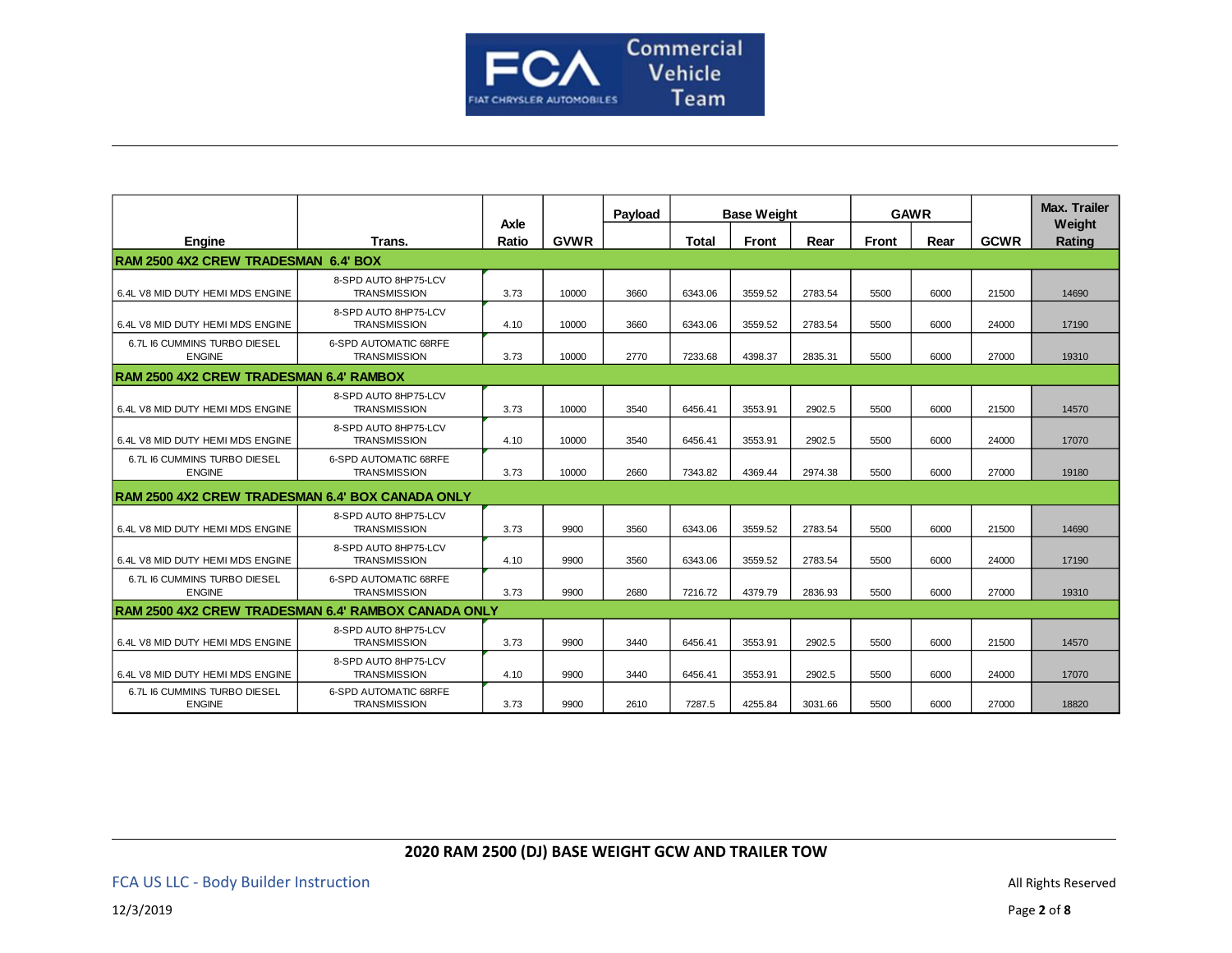

|                                                       |                                                     | Axle  |             | Payload |              | <b>Base Weight</b> | <b>GAWR</b> |       |      |             | Max. Trailer         |
|-------------------------------------------------------|-----------------------------------------------------|-------|-------------|---------|--------------|--------------------|-------------|-------|------|-------------|----------------------|
| <b>Engine</b>                                         | Trans.                                              | Ratio | <b>GVWR</b> |         | <b>Total</b> | <b>Front</b>       | Rear        | Front | Rear | <b>GCWR</b> | <b>Weight Rating</b> |
| <b>RAM 2500 4X2 CREW TRADESMAN 8' BOX</b>             |                                                     |       |             |         |              |                    |             |       |      |             |                      |
| 6.4L V8 MID DUTY HEMI MDS ENGINE                      | 8-SPD AUTO 8HP75-LCV<br><b>TRANSMISSION</b>         | 3.73  | 10000       | 3520    | 6477.63      | 3688.49            | 2789.14     | 5500  | 6000 | 21500       | 14550                |
| 6.4L V8 MID DUTY HEMI MDS ENGINE                      | 8-SPD AUTO 8HP75-LCV<br><b>TRANSMISSION</b>         | 4.10  | 10000       | 3520    | 6477.63      | 3688.49            | 2789.14     | 5500  | 6000 | 24000       | 17050                |
| 6.7L I6 CUMMINS TURBO DIESEL<br><b>ENGINE</b>         | <b>6-SPD AUTOMATIC 68RFE</b><br><b>TRANSMISSION</b> | 3.73  | 10000       | 2630    | 7372.3       | 4531.7             | 2840.6      | 5500  | 6000 | 27000       | 19150                |
| <b>RAM 2500 4X2 CREW TRADESMAN 8' BOX CANADA ONLY</b> |                                                     |       |             |         |              |                    |             |       |      |             |                      |
| 6.4L V8 MID DUTY HEMI MDS ENGINE                      | 8-SPD AUTO 8HP75-LCV<br><b>TRANSMISSION</b>         | 3.73  | 9900        | 3420    | 6477.63      | 3688.49            | 2789.14     | 5500  | 6000 | 21500       | 14550                |
| 6.4L V8 MID DUTY HEMI MDS ENGINE                      | 8-SPD AUTO 8HP75-LCV<br><b>TRANSMISSION</b>         | 4.10  | 9900        | 3420    | 6477.63      | 3688.49            | 2789.14     | 5500  | 6000 | 24000       | 17050                |
| 6.7L I6 CUMMINS TURBO DIESEL<br><b>ENGINE</b>         | <b>6-SPD AUTOMATIC 68RFE</b><br><b>TRANSMISSION</b> | 3.73  | 9900        | 2530    | 7370.93      | 4527.32            | 2843.61     | 5500  | 6000 | 27000       | 19150                |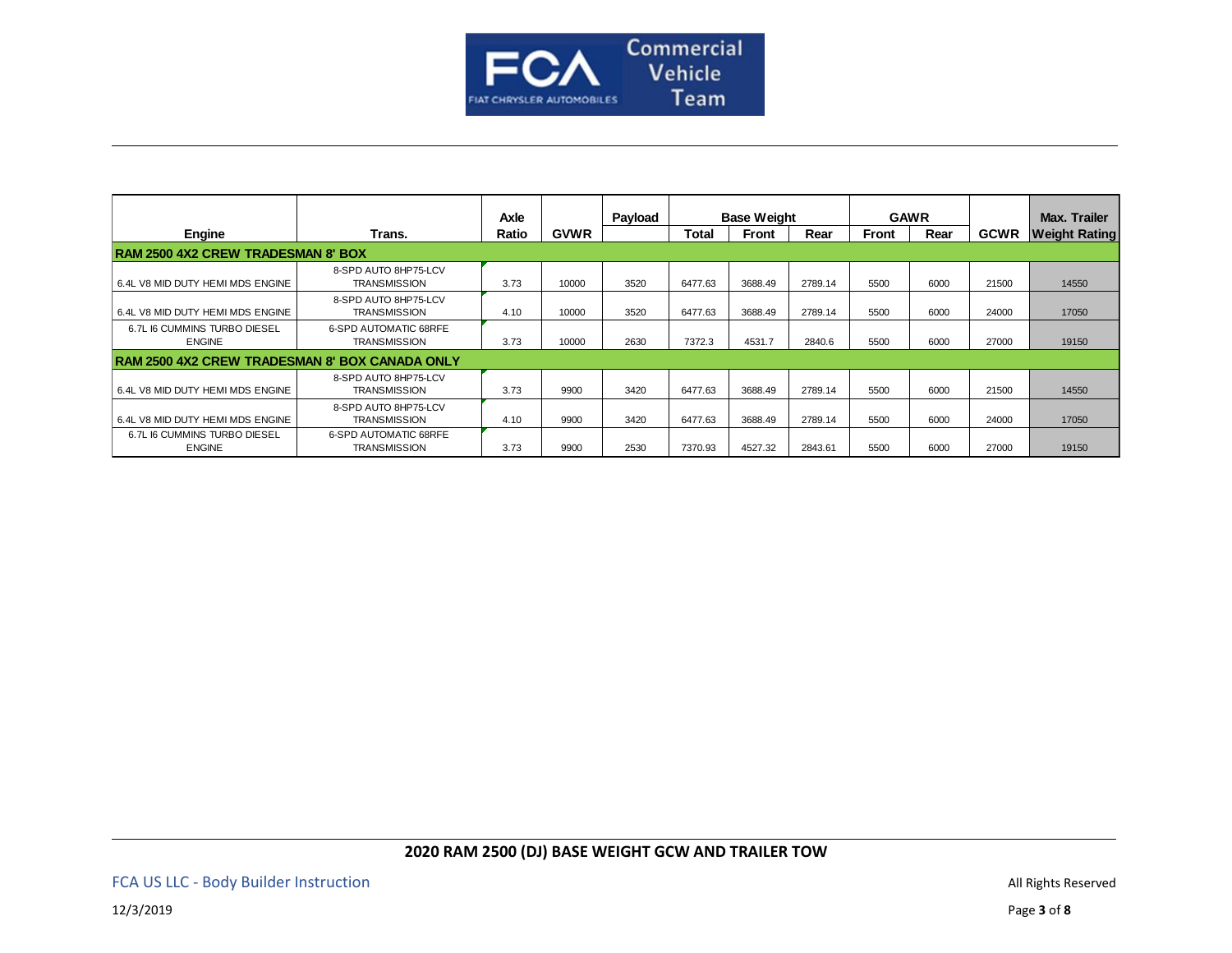

|                                                         |                                             | Axle  |             | Payload | <b>Base Weight</b> |              |         | <b>GAWR</b>  |      |             | <b>Max. Trailer</b>  |
|---------------------------------------------------------|---------------------------------------------|-------|-------------|---------|--------------------|--------------|---------|--------------|------|-------------|----------------------|
| Engine                                                  | Trans.                                      | Ratio | <b>GVWR</b> |         | <b>Total</b>       | <b>Front</b> | Rear    | <b>Front</b> | Rear | <b>GCWR</b> | <b>Weight Rating</b> |
|                                                         |                                             |       |             |         |                    |              |         |              |      |             |                      |
| RAM 2500 4X4 MEGA BIG HORN/ 6.4' BOX                    |                                             |       |             |         |                    |              |         |              |      |             |                      |
| 6.4L V8 MID DUTY HEMI MDS ENGINE                        | 8-SPD AUTO 8HP75-LCV<br><b>TRANSMISSION</b> | 3.73  | 10000       | 2940    | 7061.36            | 4061.29      | 3000.07 | 5500         | 6390 | 21500       | 13970                |
| 6.4L V8 MID DUTY HEMI MDS ENGINE                        | 8-SPD AUTO 8HP75-LCV<br><b>TRANSMISSION</b> | 4.10  | 10000       | 2940    | 7061.36            | 4061.29      | 3000.07 | 5500         | 6390 | 24000       | 16460                |
| 6.7L I6 CUMMINS TURBO DIESEL                            | <b>6-SPD AUTOMATIC 68RFE</b>                |       |             |         |                    |              |         |              |      |             |                      |
| <b>ENGINE</b>                                           | <b>TRANSMISSION</b>                         | 3.73  | 10000       | 2040    | 7955.59            | 4894.97      | 3060.62 | 6000         | 6040 | 25265       | 15690                |
| <b>RAM 2500 4X4 MEGA BIG HORN/LONE STAR 6.4' RAMBOX</b> |                                             |       |             |         |                    |              |         |              |      |             |                      |
|                                                         | 8-SPD AUTO 8HP75-LCV                        |       |             |         |                    |              |         |              |      |             |                      |
| 6.4L V8 MID DUTY HEMI MDS ENGINE                        | <b>TRANSMISSION</b>                         | 3.73  | 10000       | 2790    | 7205.22            | 4075.07      | 3130.15 | 5500         | 6390 | 21500       | 13820                |
|                                                         | 8-SPD AUTO 8HP75-LCV                        |       |             |         |                    |              |         |              |      |             |                      |
| 6.4L V8 MID DUTY HEMI MDS ENGINE                        | <b>TRANSMISSION</b>                         | 4.10  | 10000       | 2790    | 7205.22            | 4075.07      | 3130.15 | 5500         | 6390 | 24000       | 16320                |
| 6.7L I6 CUMMINS TURBO DIESEL                            | <b>6-SPD AUTOMATIC 68RFE</b>                |       |             |         |                    |              |         |              |      |             |                      |
| <b>ENGINE</b>                                           | <b>TRANSMISSION</b>                         | 3.73  | 10000       | 1930    | 8070.42            | 4890.36      | 3180.06 | 6000         | 6040 | 25265       | 14550                |
| RAM 2500 4X4 MEGA BIG HORN/ 6.4' BOX CANADA ONLY        |                                             |       |             |         |                    |              |         |              |      |             |                      |
|                                                         | 8-SPD AUTO 8HP75-LCV                        |       |             |         |                    |              |         |              |      |             |                      |
| 6.4L V8 MID DUTY HEMI MDS ENGINE                        | <b>TRANSMISSION</b>                         | 3.73  | 9900        | 2840    | 7061.36            | 4061.29      | 3000.07 | 5500         | 6390 | 21500       | 13970                |
|                                                         | 8-SPD AUTO 8HP75-LCV                        |       |             |         |                    |              |         |              |      |             |                      |
| 6.4L V8 MID DUTY HEMI MDS ENGINE                        | <b>TRANSMISSION</b>                         | 4.10  | 9900        | 2840    | 7061.36            | 4061.29      | 3000.07 | 5500         | 6390 | 24000       | 16460                |
| 6.7L I6 CUMMINS TURBO DIESEL                            | <b>6-SPD AUTOMATIC 68RFE</b>                |       |             |         |                    |              |         |              |      |             |                      |
| <b>ENGINE</b>                                           | <b>TRANSMISSION</b>                         | 3.73  | 9900        | 1940    | 7955.59            | 4894.97      | 3060.62 | 6000         | 6040 | 25265       | 14690                |
| RAM 2500 4X4 MEGA BIG HORN 6.4' RAMBOX CANADA ONLY      |                                             |       |             |         |                    |              |         |              |      |             |                      |
|                                                         | 8-SPD AUTO 8HP75-LCV                        |       |             |         |                    |              |         |              |      |             |                      |
| 6.4L V8 MID DUTY HEMI MDS ENGINE                        | <b>TRANSMISSION</b>                         | 3.73  | 9900        | 2690    | 7205.22            | 4075.07      | 3130.15 | 5500         | 6390 | 21500       | 13820                |
|                                                         | 8-SPD AUTO 8HP75-LCV                        |       |             |         |                    |              |         |              |      |             |                      |
| 6.4L V8 MID DUTY HEMI MDS ENGINE                        | <b>TRANSMISSION</b>                         | 4.10  | 9900        | 2690    | 7205.22            | 4075.07      | 3130.15 | 5500         | 6390 | 24000       | 16320                |
| 6.7L I6 CUMMINS TURBO DIESEL                            | <b>6-SPD AUTOMATIC 68RFE</b>                |       |             |         |                    |              |         |              |      |             |                      |
| <b>ENGINE</b>                                           | <b>TRANSMISSION</b>                         | 3.73  | 9900        | 1830    | 8070.42            | 4890.36      | 3180.06 | 6000         | 6040 | 25265       | 13550                |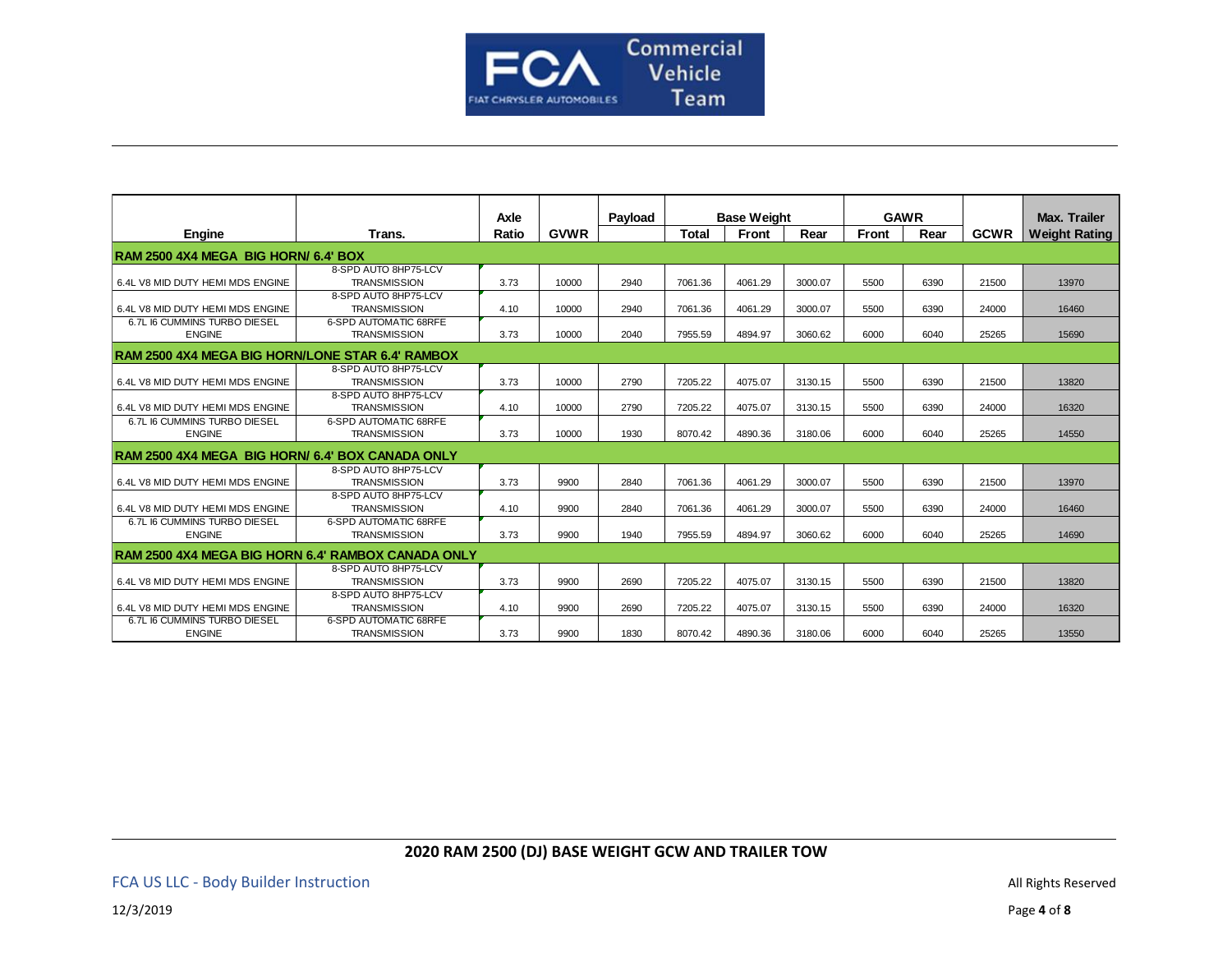

|                                                      |                                                     | Axle  |             | Payload | <b>Base Weight</b><br><b>GAWR</b> |              |         |       | <b>Max. Trailer</b> |             |                      |
|------------------------------------------------------|-----------------------------------------------------|-------|-------------|---------|-----------------------------------|--------------|---------|-------|---------------------|-------------|----------------------|
| Engine                                               | Trans.                                              | Ratio | <b>GVWR</b> |         | Total                             | <b>Front</b> | Rear    | Front | Rear                | <b>GCWR</b> | <b>Weight Rating</b> |
| <b>RAM 2500 4X4 REG TRADESMAN 8' BOX</b>             |                                                     |       |             |         |                                   |              |         |       |                     |             |                      |
| 6.4L V8 MID DUTY HEMI MDS ENGINE                     | 8-SPD AUTO 8HP75-LCV<br><b>TRANSMISSION</b>         | 3.73  | 10000       | 3690    | 6309.89                           | 3688.31      | 2621.58 | 5500  | 6000                | 21500       | 14720                |
| 6.4L V8 MID DUTY HEMI MDS ENGINE                     | 8-SPD AUTO 8HP75-LCV<br><b>TRANSMISSION</b>         | 4.10  | 10000       | 3690    | 6309.89                           | 3688.31      | 2621.58 | 5500  | 6000                | 24000       | 17220                |
| 6.7L I6 CUMMINS TURBO DIESEL<br><b>ENGINE</b>        | <b>6-SPD AUTOMATIC 68RFE</b><br><b>TRANSMISSION</b> | 3.73  | 10000       | 2810    | 7194.15                           | 4515.84      | 2678.31 | 5750  | 6000                | 27000       | 19330                |
| <b>RAM 2500 4X4 REG TRADESMAN 8' BOX CANADA ONLY</b> |                                                     |       |             |         |                                   |              |         |       |                     |             |                      |
| 6.4L V8 MID DUTY HEMI MDS ENGINE                     | 8-SPD AUTO 8HP75-LCV<br><b>TRANSMISSION</b>         | 3.73  | 9900        | 3580    | 6321.48                           | 3695.8       | 2625.68 | 5500  | 6000                | 21500       | 14710                |
| 6.4L V8 MID DUTY HEMI MDS ENGINE                     | 8-SPD AUTO 8HP75-LCV<br><b>TRANSMISSION</b>         | 4.10  | 9900        | 3580    | 6321.48                           | 3695.8       | 2625.68 | 5500  | 6000                | 24000       | 17210                |
| 6.7L I6 CUMMINS TURBO DIESEL<br><b>ENGINE</b>        | <b>6-SPD AUTOMATIC 68RFE</b><br><b>TRANSMISSION</b> | 3.73  | 9900        | 2710    | 7194.15                           | 4515.84      | 2678.31 | 5750  | 6000                | 27000       | 19330                |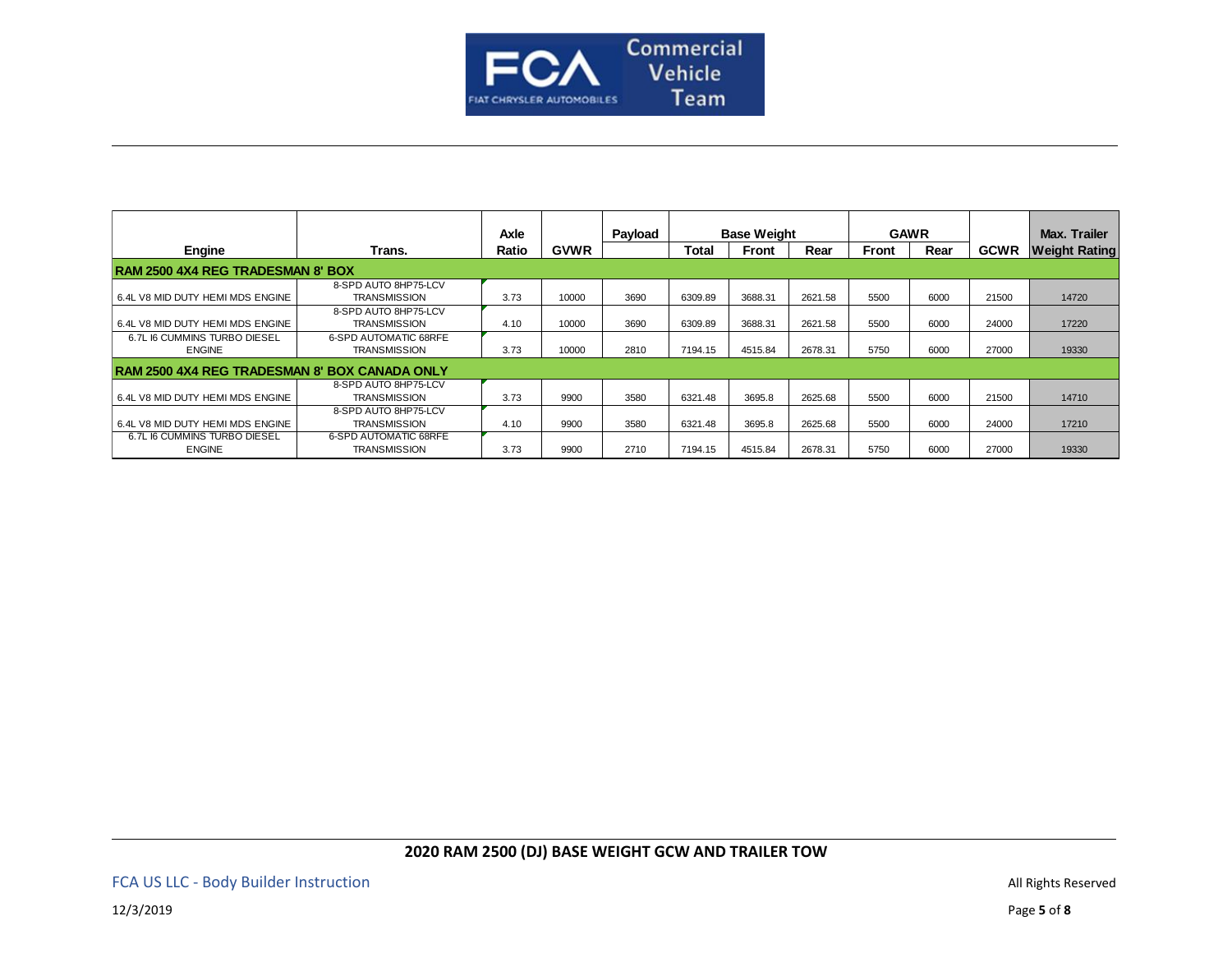

|                                                                 |                                                     | Axle  |             | Payload |              | <b>Base Weight</b> |         |              | <b>GAWR</b> |             | <b>Max. Trailer</b>  |
|-----------------------------------------------------------------|-----------------------------------------------------|-------|-------------|---------|--------------|--------------------|---------|--------------|-------------|-------------|----------------------|
| Engine                                                          | Trans.                                              | Ratio | <b>GVWR</b> |         | <b>Total</b> | Front              | Rear    | <b>Front</b> | Rear        | <b>GCWR</b> | <b>Weight Rating</b> |
| RAM 2500 4X4 CREW TRADESMAN 6.4' BOX                            |                                                     |       |             |         |              |                    |         |              |             |             |                      |
| 6.4L V8 MID DUTY HEMI MDS ENGINE                                | 8-SPD AUTO 8HP75-LCV<br><b>TRANSMISSION</b>         | 3.73  | 10000       | 3350    | 6648.79      | 3847.03            | 2801.76 | 5500         | 6000        | 21500       | 14380                |
| 6.4L V8 MID DUTY HEMI MDS ENGINE                                | 8-SPD AUTO 8HP75-LCV<br><b>TRANSMISSION</b>         | 4.10  | 10000       | 3350    | 6648.79      | 3847.03            | 2801.76 | 5500         | 6000        | 24000       | 16880                |
| 6.7L I6 CUMMINS TURBO DIESEL<br><b>ENGINE</b>                   | <b>6-SPD AUTOMATIC 68RFE</b><br><b>TRANSMISSION</b> | 3.73  | 10000       | 2490    | 7508.33      | 4660.7             | 2847.63 | 5750         | 6000        | 27000       | 19020                |
| RAM 2500 4X4 CREW TRADESMAN 6.4' RAMBOX                         |                                                     |       |             |         |              |                    |         |              |             |             |                      |
| 6.4L V8 MID DUTY HEMI MDS ENGINE                                | 8-SPD AUTO 8HP75-LCV<br><b>TRANSMISSION</b>         | 3.73  | 10000       | 3220    | 6777.47      | 3849.02            | 2928.45 | 5500         | 6000        | 21500       | 14250                |
| 6.4L V8 MID DUTY HEMI MDS ENGINE                                | 8-SPD AUTO 8HP75-LCV<br><b>TRANSMISSION</b>         | 4.10  | 10000       | 3220    | 6777.47      | 3849.02            | 2928.45 | 5500         | 6000        | 24000       | 16750                |
| 6.7L I6 CUMMINS TURBO DIESEL<br><b>ENGINE</b>                   | <b>6-SPD AUTOMATIC 68RFE</b><br><b>TRANSMISSION</b> | 3.73  | 10000       | 2350    | 7645.67      | 4673.16            | 2972.51 | 5750         | 6000        | 27000       | 18790                |
| RAM 2500 4X4 CREW TRADESMAN W/ PWR -WAGON EQUIPMENT 6.4' BOX    |                                                     |       |             |         |              |                    |         |              |             |             |                      |
| 6.4L V8 MID DUTY HEMI MDS ENGINE                                | 8-SPD AUTO 8HP75-LCV<br><b>TRANSMISSION</b>         | 4.10  | 8565        | 1620    | 6943.87      | 4086.68            | 2857.19 | 4750         | 6200        | 18000       | 10580                |
| RAM 2500 4X4 CREW TRADESMAN W/ PWR -WAGON EQUIPMENT 6.4' RAMBOX |                                                     |       |             |         |              |                    |         |              |             |             |                      |
| 6.4L V8 MID DUTY HEMI MDS ENGINE                                | 8-SPD AUTO 8HP75-LCV<br><b>TRANSMISSION</b>         | 4.10  | 8565        | 1500    | 7061.23      | 4090               | 2971.23 | 4750         | 6200        | 18000       | 10290                |
| RAM 2500 4X4 CREW TRADESMAN 6.4' BOX CANADA ONLY                |                                                     |       |             |         |              |                    |         |              |             |             |                      |
| 6.4L V8 MID DUTY HEMI MDS ENGINE                                | 8-SPD AUTO 8HP75-LCV<br><b>TRANSMISSION</b>         | 3.73  | 9900        | 3240    | 6657.92      | 3856.99            | 2800.93 | 5500         | 6000        | 21500       | 14370                |
| 6.4L V8 MID DUTY HEMI MDS ENGINE                                | 8-SPD AUTO 8HP75-LCV<br><b>TRANSMISSION</b>         | 4.10  | 9900        | 3240    | 6657.92      | 3856.99            | 2800.93 | 5500         | 6000        | 24000       | 16870                |
| 6.7L I6 CUMMINS TURBO DIESEL<br><b>ENGINE</b>                   | <b>6-SPD AUTOMATIC 68RFE</b><br><b>TRANSMISSION</b> | 3.73  | 9900        | 2380    | 7516.38      | 4646.93            | 2869.45 | 5750         | 6000        | 27000       | 19010                |
| RAM 2500 4X4 CREW TRADESMAN 6.4' RAMBOX CANADA ONLY             |                                                     |       |             |         |              |                    |         |              |             |             |                      |
| 6.4L V8 MID DUTY HEMI MDS ENGINE                                | 8-SPD AUTO 8HP75-LCV<br><b>TRANSMISSION</b>         | 3.73  | 9900        | 3150    | 6750.83      | 3831.03            | 2919.8  | 5500         | 6000        | 21500       | 14280                |
| 6.4L V8 MID DUTY HEMI MDS ENGINE                                | 8-SPD AUTO 8HP75-LCV<br><b>TRANSMISSION</b>         | 4.10  | 9900        | 3150    | 6750.83      | 3831.03            | 2919.8  | 5500         | 6000        | 24000       | 16780                |
| 6.7L I6 CUMMINS TURBO DIESEL<br><b>ENGINE</b>                   | <b>6-SPD AUTOMATIC 68RFE</b><br><b>TRANSMISSION</b> | 3.73  | 9900        | 2260    | 7636.48      | 4647.23            | 2989.25 | 5750         | 6000        | 27000       | 17890                |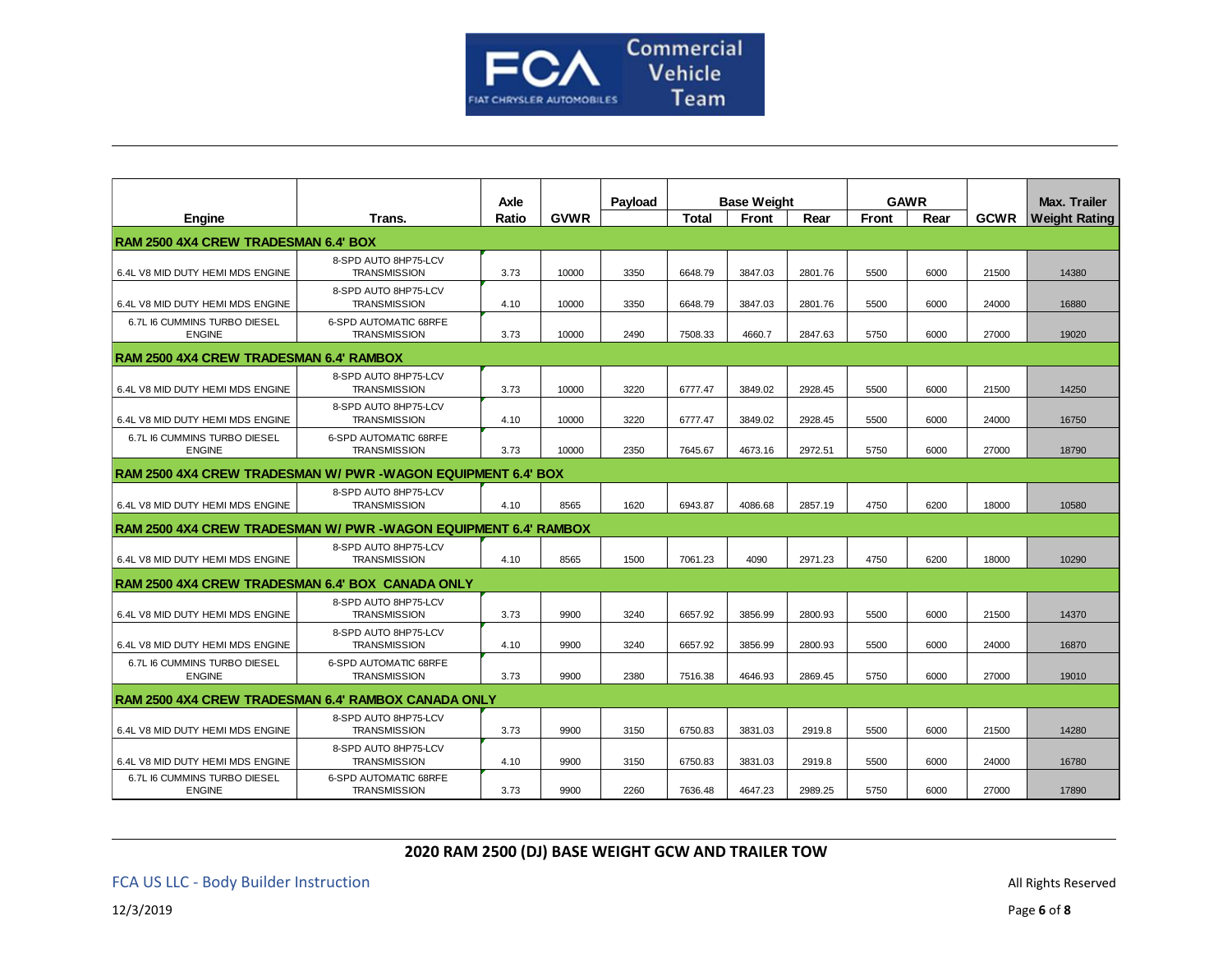

|                                                       |                                              | Axle  |             | Payload | <b>Base Weight</b> |              |         | <b>GAWR</b>  |      |             | Max. Trailer         |
|-------------------------------------------------------|----------------------------------------------|-------|-------------|---------|--------------------|--------------|---------|--------------|------|-------------|----------------------|
| Engine                                                | Trans.                                       | Ratio | <b>GVWR</b> |         | <b>Total</b>       | <b>Front</b> | Rear    | <b>Front</b> | Rear | <b>GCWR</b> | <b>Weight Rating</b> |
| <b>RAM 2500 4X4 CREW TRADESMAN 8' BOX</b>             |                                              |       |             |         |                    |              |         |              |      |             |                      |
| 6.4L V8 MID DUTY HEMI MDS ENGINE                      | 8-SPD AUTO 8HP75-LCV<br><b>TRANSMISSION</b>  | 3.73  | 10000       | 3160    | 6837.54            | 4002.13      | 2835.41 | 5500         | 6000 | 21500       | 14190                |
| 6.4L V8 MID DUTY HEMI MDS ENGINE                      | 8-SPD AUTO 8HP75-LCV<br><b>TRANSMISSION</b>  | 4.10  | 10000       | 3160    | 6837.54            | 4002.13      | 2835.41 | 5500         | 6000 | 24000       | 16690                |
| 6.7L I6 CUMMINS TURBO DIESEL<br><b>ENGINE</b>         | 6-SPD AUTOMATIC 68RFE<br><b>TRANSMISSION</b> | 3.73  | 10000       | 2300    | 7702.93            | 4822.77      | 2880.16 | 5750         | 6000 | 25525       | 17350                |
| <b>RAM 2500 4X4 CREW TRADESMAN 8' BOX CANADA ONLY</b> |                                              |       |             |         |                    |              |         |              |      |             |                      |
| 6.4L V8 MID DUTY HEMI MDS ENGINE                      | 8-SPD AUTO 8HP75-LCV<br><b>TRANSMISSION</b>  | 3.73  | 9900        | 3070    | 6827.1             | 3998.58      | 2828.52 | 5500         | 6000 | 21500       | 14200                |
| 6.4L V8 MID DUTY HEMI MDS ENGINE                      | 8-SPD AUTO 8HP75-LCV<br><b>TRANSMISSION</b>  | 4.10  | 9900        | 3070    | 6827.1             | 3998.58      | 2828.52 | 5500         | 6000 | 24000       | 16700                |
| 6.7L I6 CUMMINS TURBO DIESEL<br><b>ENGINE</b>         | 6-SPD AUTOMATIC 68RFE<br><b>TRANSMISSION</b> | 3.73  | 9900        | 2190    | 7708.42            | 4825.86      | 2882.56 | 5750         | 6000 | 25525       | 17170                |